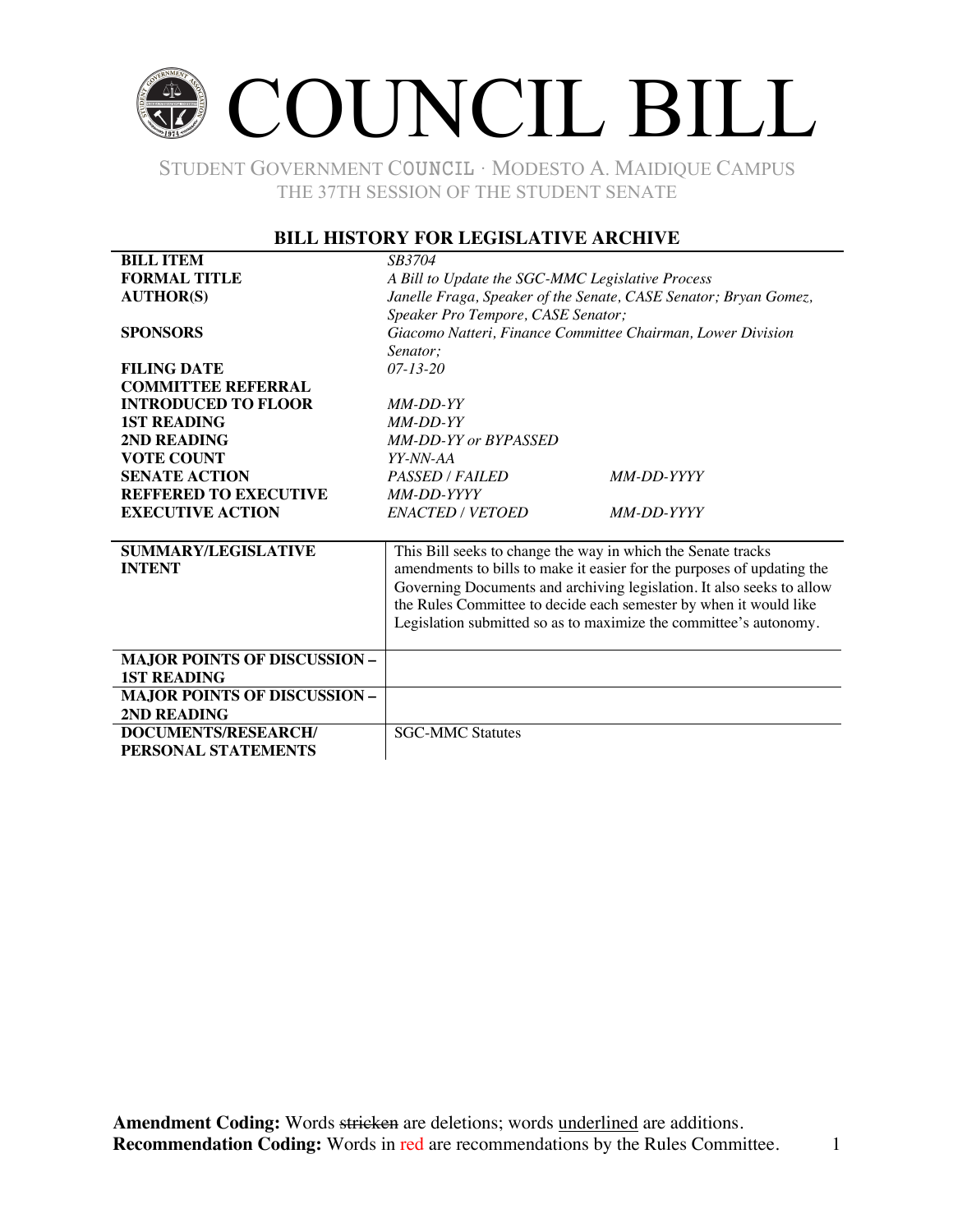# COUNCIL BILL

STUDENT GOVERNMENT COUNCIL ∙ MODESTO A. MAIDIQUE CAMPUS THE 37TH SESSION OF THE STUDENT SENATE

| <b>Bill Item</b>          | <i>SB3704</i>                                                    |
|---------------------------|------------------------------------------------------------------|
| <b>Formal Title</b>       | A Bill to Update the SGC-MMC Legislative Process                 |
| <b>Author(s)</b>          | Janelle Fraga, Speaker of the Senate, CASE Senator; Bryan Gomez, |
|                           | Speaker Pro Tempore, CASE Senator;                               |
| <b>Sponsors</b>           | Giacomo Natteri, Finance Committee Chairman, Lower Division      |
|                           | Senator;                                                         |
| <b>Filed</b>              | $07 - 13 - 20$                                                   |
| <b>Committee Referral</b> |                                                                  |

#### **A BILL TO UPDATE THE PROCESS BY WHICH THE SENATE SUBMITS AND AMENDS LEGISLATION TO FACILITATE FUTURE STATUTE UPDATES AND LEGISLATIVE ARCHIVING EFFORTS**

#### *Be it enacted by the Student Senate of the Student Government Association of the Modesto A. Maidique Campus of Florida International University assembled,*

#### **SECTION 1. SHORT TITLE.**

a) This Bill may be cited as the "Legislative Process Update Act".

#### **SECTION 2. TERMS**

- a) "FIU" refers to Florida International University, its administration, or the student community of the university;
- b) "SGA" refers to the Student Government Association of Florida International University;
- c) "SGC-MMC," "SGC," or "MMC" refer to the Student Government Council of the FIU Modesto A. Maidique Campus;
- d) "Legislative Process" refers to the procedures prior to, during, and after the introduction of Legislation to the Senate;
- e) "Rules" and "RLJC" refer to the SGC-MMC Rules, Legislation, and Judiciary Committee;

## **SECTION 3. AUTHORITY**

The Proposal outlined in this Bill is in compliance with the authority granted in Article III,

Section 5 (A) 1 of the SGA Constitution as well as restated in Article III, Section 3.01 (b) i-1 of

the SGC-MMC Statutes, stating that "[The Senate shall] enact and diligently carryout all

legislation necessary and proper for the general welfare of the Student Body."

**Amendment Coding:** Words stricken are deletions; words underlined are additions. **Recommendation Coding:** Words in red are recommendations by the Rules Committee. 2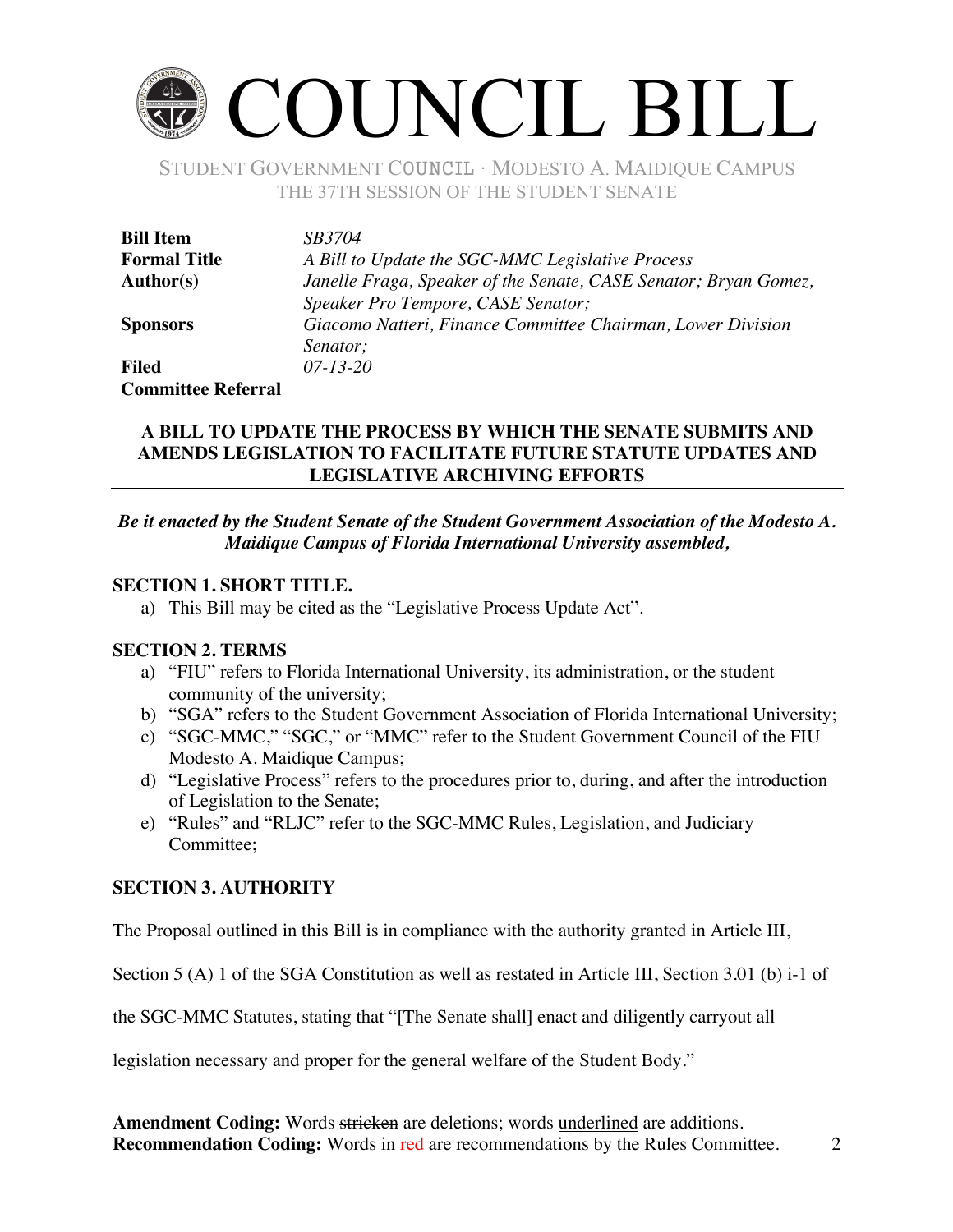

### **SECTION 4. BILL**

**Article III.** Legislative Branch

#### **Section 3.06** Legislation

(g) Procedure for Passage of Legislation

(ii) All legislation must be submitted to the Rules, Legislation, and Judiciary Committee by 5:00PM the Thursday prior to the Senate meeting during which the legislation should be considered. At the beginning of each semester, within the first two Senate meetings, the chair of the Rules, Legislation, and Judiciary Committee shall announce to the Senate the committee's legislation submission deadline.

(1) If the committee wishes to alter the deadline at any point in the semester beyond the first two Senate meetings, the Rules, Legislation, and Judiciary Committee must hold a vote. If the motion passes with a simple majority, the Chair of the Rules, Legislation, and Judiciary Committee shall announce the new deadline at the next Senate meeting immediately following the Committee meeting in which the vote was held.

(i) Legislative Archives

(iii) Archival Procedures

(1) Upon submission of the legislation to the Senate, the Author(s), as well as the RLJC Chair, or their designee, shall preserve the original version of the legislation.

(2) The Author(s), as well as the RLJC Chair, or their designee, shall record all legislative action taken upon the legislation as part of its Legislative History. Any Senator shall assist the Author(s) in maintaining records for a legislative measure.

a) It shall be the duty of the Clerk of Council to record any and all legislative action taken upon a piece of legislation in that meeting's

**Amendment Coding:** Words stricken are deletions; words underlined are additions. **Recommendation Coding:** Words in red are recommendations by the Rules Committee. 3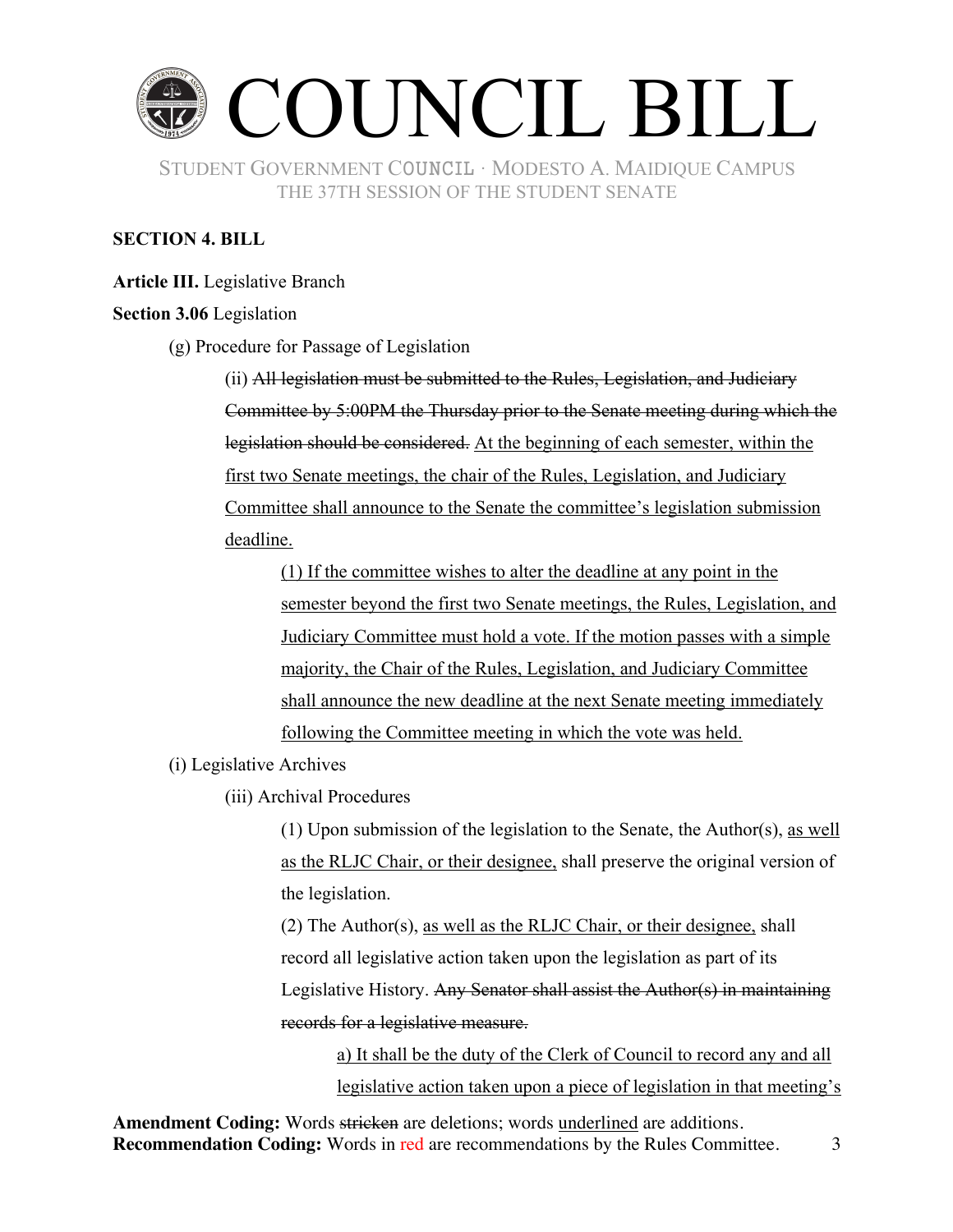

minutes. This is to include proposed amendments, the vote margins of each proposed amendment, changes to authorship or sponsorship, and any other legislative action which the Senate requests be recorded in the minutes.

# **SECTION 5. IMPLEMENTATION**

Upon the passage of this Bill by the SGC-MMC Senate and its signing by the SGC-MMC

President, this shall become the official law of the SGC-MMC.

 $\lceil 1 \rceil$